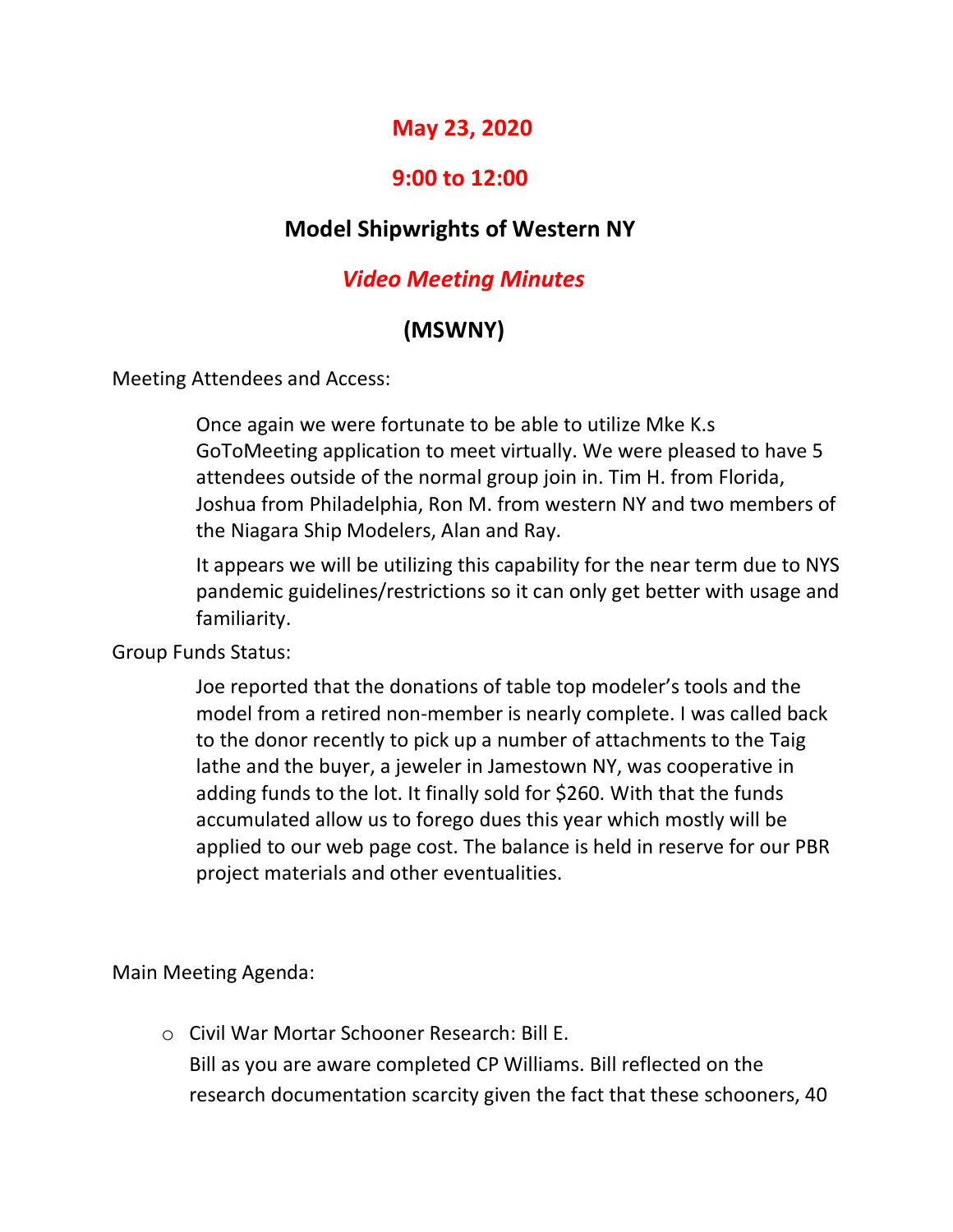in number, were purchased and retro fitted to support the mortar armament. He further related that these vessels were utilized in fort sieges and found to be somewhat ineffective for various reasons. Bill has found that adding deck figures to his models brings the models alive and of more interest. We all have to agree. He has been able to purchase his deck figures from Shape Ways and exclaims that the 3D generated figures are quite detailed. I might add that his figure painting is quite amazing in itself.

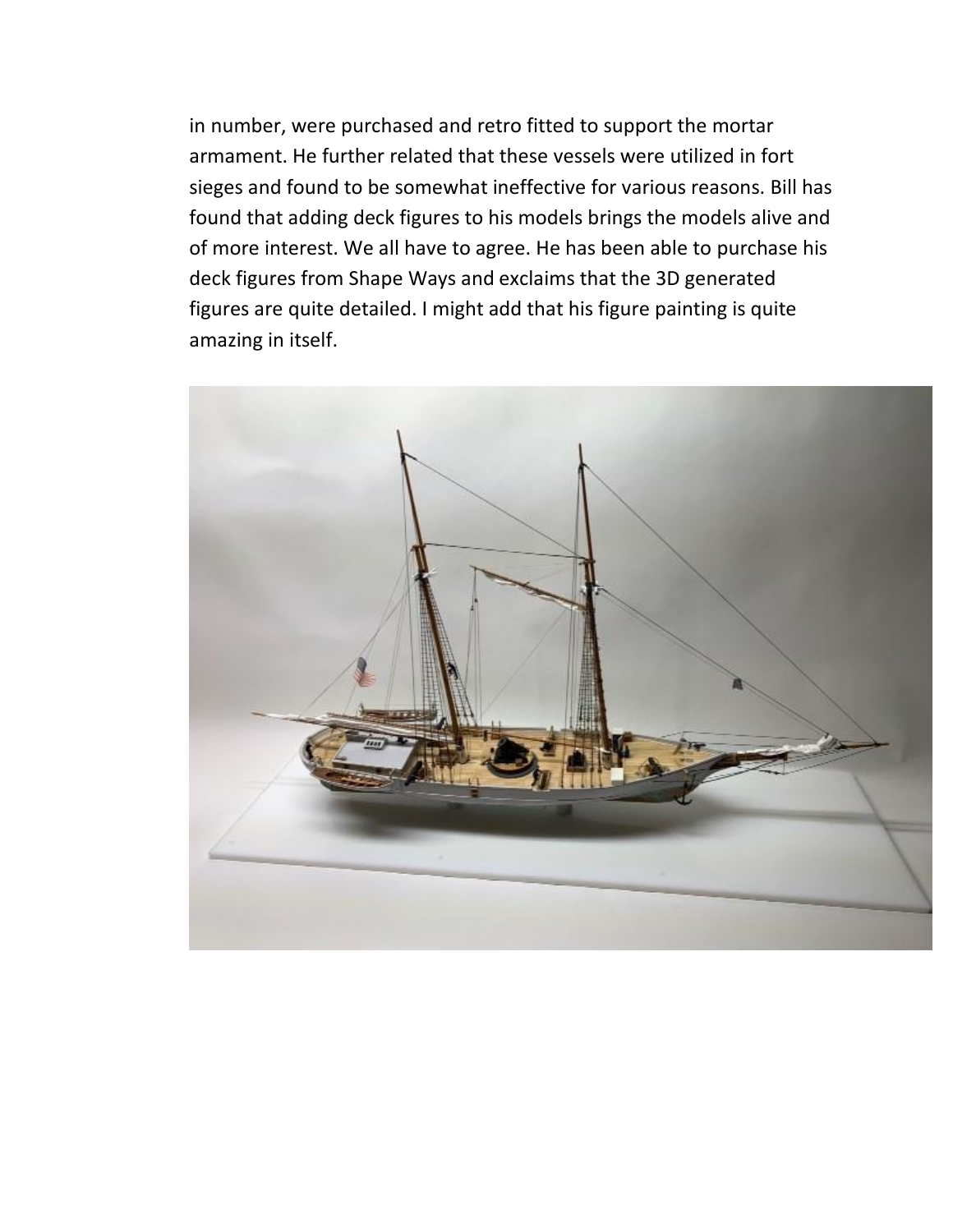#### o Deck Completion; Cheerful: Joe

Due to time Joe did not cover this subject. He will provide updates in the very next session we hold. Hopefully in the next 6 to 8 weeks.

#### o The Works of Sam C: Sam C

Sam was not able to provide his subject matter as he reports that he is in school, college that is taking a virtual course on the US Constitution (document not the ship). Sam hopefully can reflect on what he has learned once the course is over. Albeit not about ship modeling and research it is something we here in the US need to be reminded of especially in our current presidential era.

o A Photo Tour of Royal Greenwich Museum(s): Tim What is there to say about Tim's photo and descriptive presentation to the museum but IMPRESSIVE! Amazingly he covered a wide range of models, too numerous to mention here other than to say the pictorial tour was exquisite covering from the Royal Barge of Fredrick to Mary Rose. What was equally remarkable was his recall on detail and supportive information. He related that in the one section of the museum there were "minders" whose job was to move people along to keep the flow of traffic. He remarked that he was not able to dwell at any one model but briefly. Too bad that these works of art are not treated as the great works they are to be admired much like a masterpiece painting.

Tim and I will be discussing how we reference this presentation and the Cutty Sark one as well on our web site. Although we have a museum